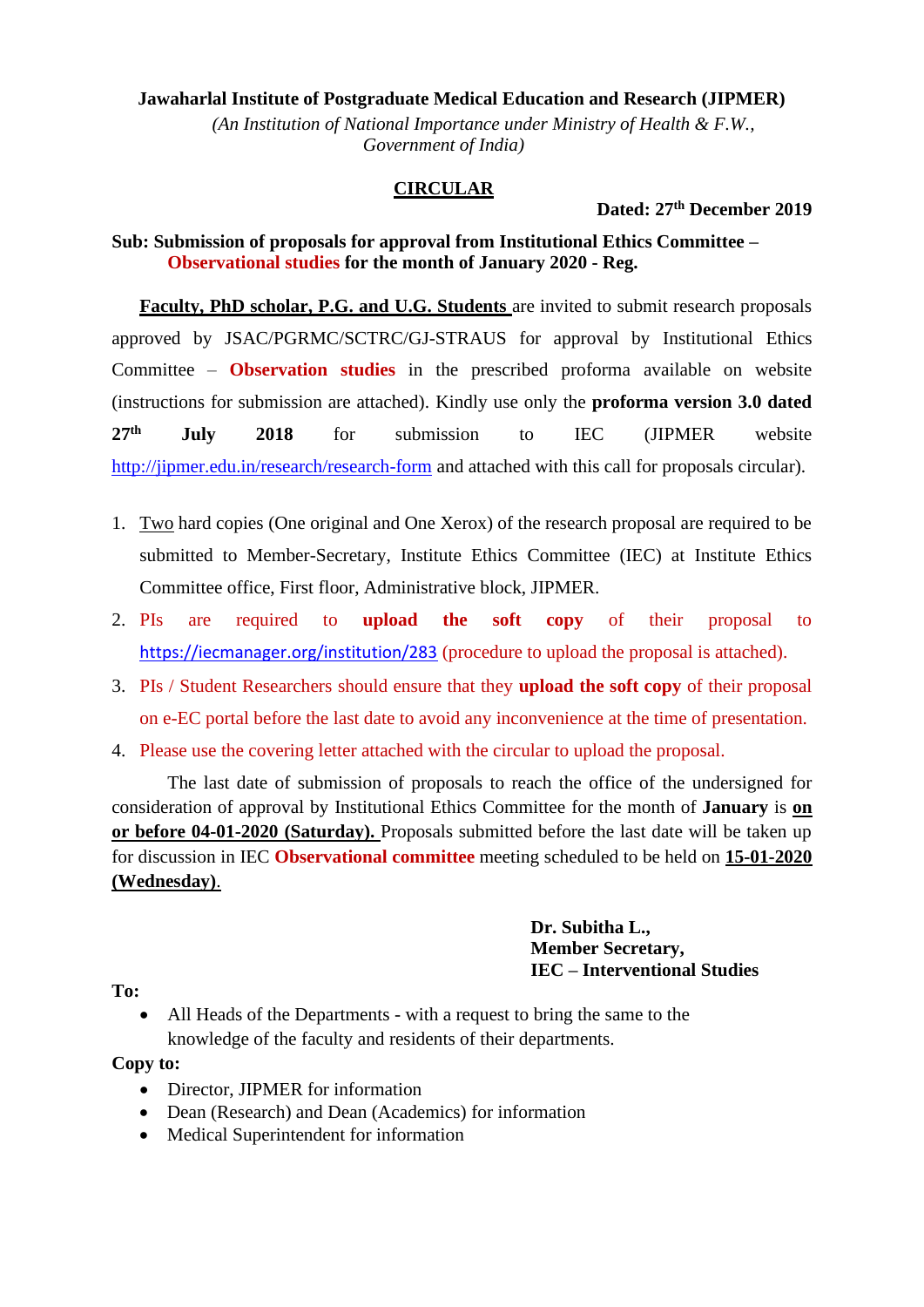# **INSTRUCTIONS FOR SUBMISSION**

# **The research proposals need to be submitted as per the instructions given below.**

- 1. The consent form needs to be submitted as per the format given in JIPMER website. Research proposals deviating from the format will not be accepted. Kindly use only the proforma version 3.0 dated  $27<sup>th</sup>$  July 2018 for submission to IEC (JIPMER website <http://jipmer.edu.in/research/research-form> and attached with this call for proposals circular).
- **2.** The hard copies should be typed in Arial font using both sides of A4 size paper, in 11 font size with 1.5 spacing. No subsequent modification will be accepted.
- **3.** Investigators are requested to include title of the study in the signature page.
- **4. The proposal should be submitted with signatures of all investigators failing which it will not be taken up for discussion.**
- **5.** Investigators are requested to **provide complete answers** to ALL questions asked in the informed consent form and to **avoid answering as Yes or No.**
- 6. Include thumb impression in addition to signature for participants & only signature for witness.
- **7. Add address and contact details** of IEC (Human studies) secretariat above the signature of the participant in addition to the contact details of PI/Student researcher and guide in informed consent document as follows:

**"For other queries/ complaints, contact Member Secretary, Room No. 106, IEC (Human studies), Dean Research Office, First floor, Administrative Block, JIPMER. Ph: 0413-2296106"**

- **8. In Patient information sheet, avoid using technical terms. Mention volume of biological samples to be collected and number of contact points with the patient.**
- **9. In ICD part 2, retain the clause on storage of biological samples and telephone consent only if relevant to the study.**

# **THE PROPOSAL WILL NOT BE TAKEN UP FOR THE MEETING IN CASE OF**

- Not submitting the Soft copy of complete proposal in pdf format on or before the last date.
- discrepancies between English and Tamil consent forms..
- major errors in translation in Tamil consent form.
- absence of parent/LAR consent form (For studies involving children below 7 yrs).
- absence of parent/LAR consent form along with assent form (For studies involving children above 7 yrs to below 18 years of age).